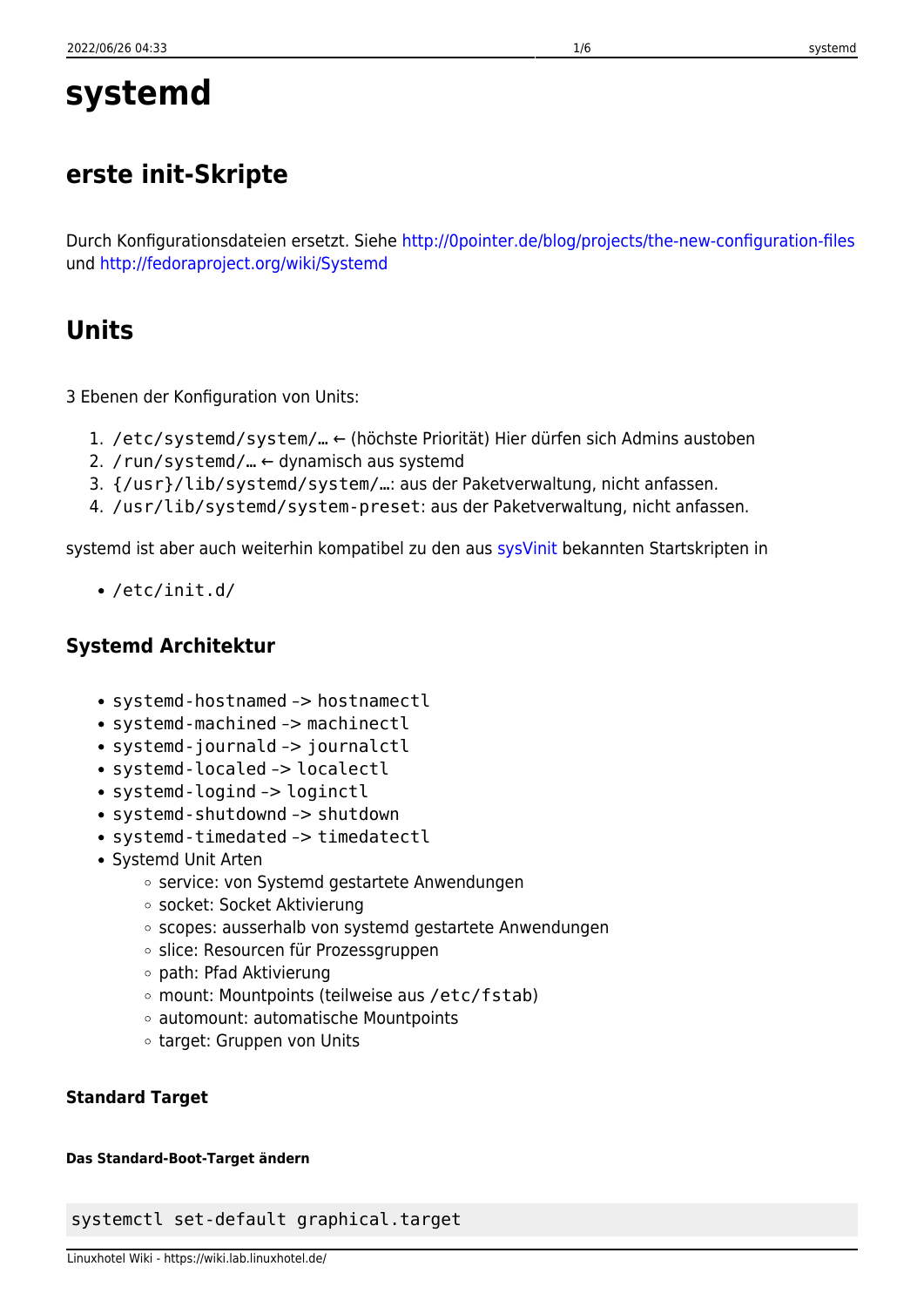### **Das Standard-Boot-Target anzeigen**

systemctl get-default

oder

readlink /etc/systemd/system/default.target

## **Dienste starten und eintragen**

## **Dienst sofort, einmalig starten**

**systemd nativ**

systemctl start dienst.service

**sysVinit kompatibel**

service dienst start

## **Dienst immer beim Booten starten**

**systemd nativ**

```
systemctl enable dienst.service
systemctl reenable dienst.service
```
**sysVinit kompatibel**

chkconfig dienst on

### **Dienst sofort, einmalig beenden**

**systemd nativ**

systemctl stop dienst.service

#### **sysVinit kompatibel**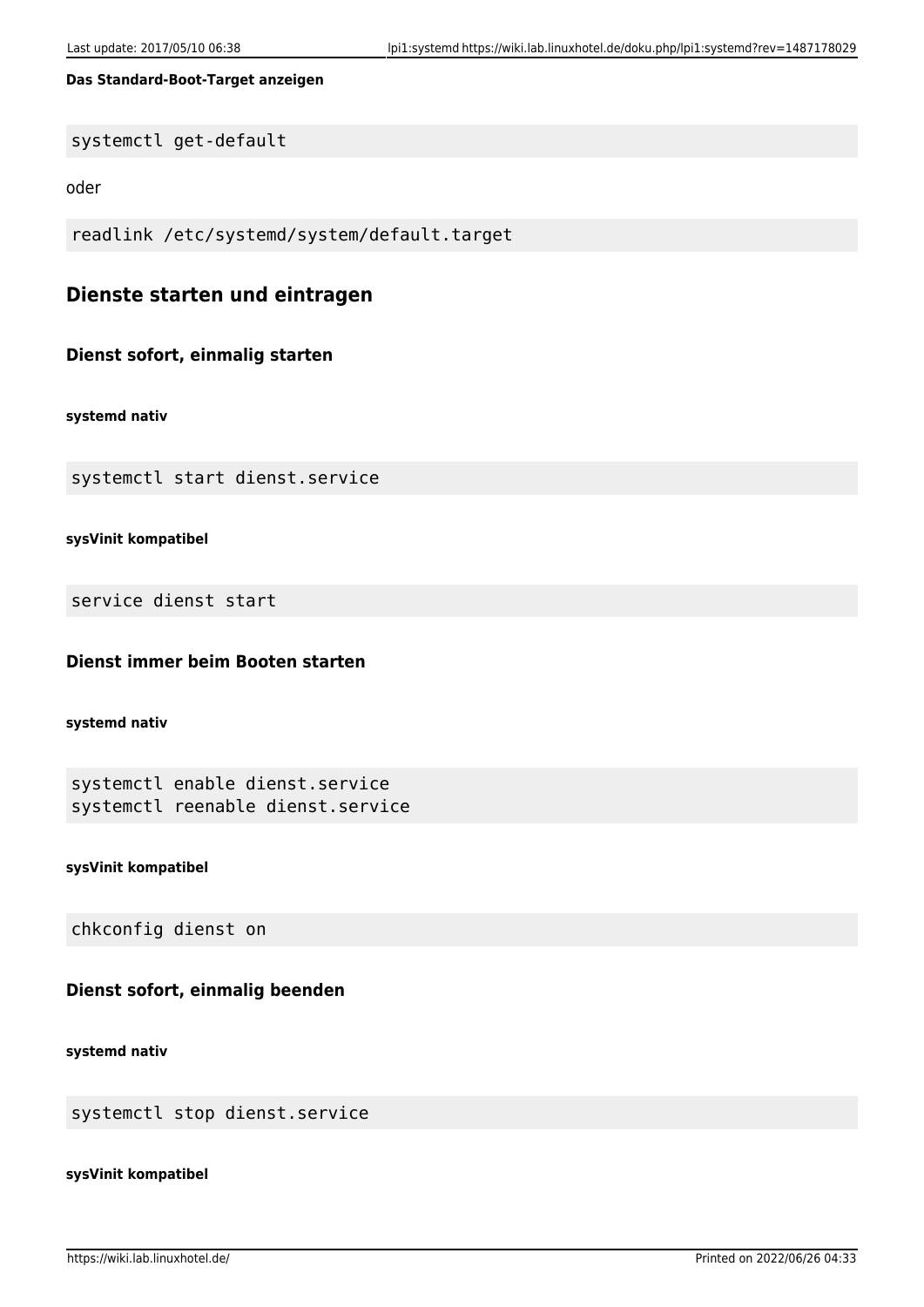service dienst stop

## **Dienst restart**

#### **systemd nativ**

systemctl restart dienst.service

## **Nur starten, wenn der Dienst bereits aktiv ist**

systemctl try-restart dienst.service

### **sysVinit kompatibel**

service dienst restart

## **Dienst neu laden**

## **systemd nativ**

```
systemctl reload dienst.service
systemctl reload-or-restart dienst.service
systemctl reload-or-try-restart dienst.service
```
#### **sysVinit kompatibel**

service dienst reload

## **Dienst beim Booten nicht starten**

#### **systemd nativ**

systemctl disable dienst.service

## **sysVinit kompatibel**

chkconfig dienst off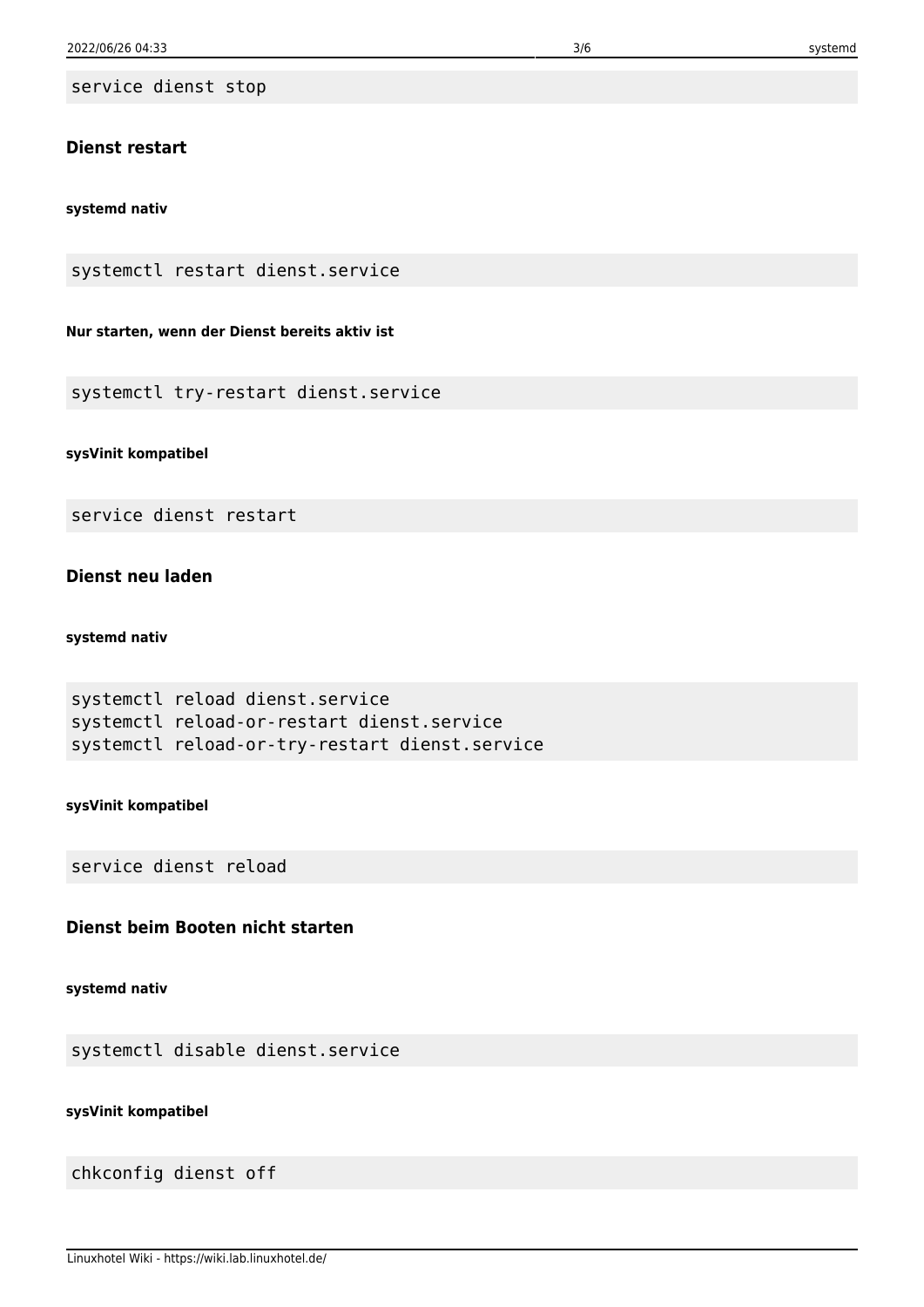## **Dienst maskieren**

dann kann er überhaupt nicht mehr gestartet werden

```
systemctl mask dienst.service
systemctl unmask dienst.service
```
## **Dienste anzeigen**

**systemd nativ**

```
systemctl list-units -t service
systemctl list-units --type service --state=failed --all
systemctl list-unit-files -t service
systemctl is-enable service
systemctl is-active service
```
### **sysVinit kompatibel**

service --status-all

### **Targets**

#### **auflisten**

systemctl --type=target

#### **isolieren**

alle anderen Targets beenden

```
systemctl isolate rescue.target
systemctl rescue
systemctl emergency
systemctl single
systemctl halt
systemctl poweroff
systemctl reboot
systemctl suspend
systemctl hibernate
systemctl hybrid-sleep
```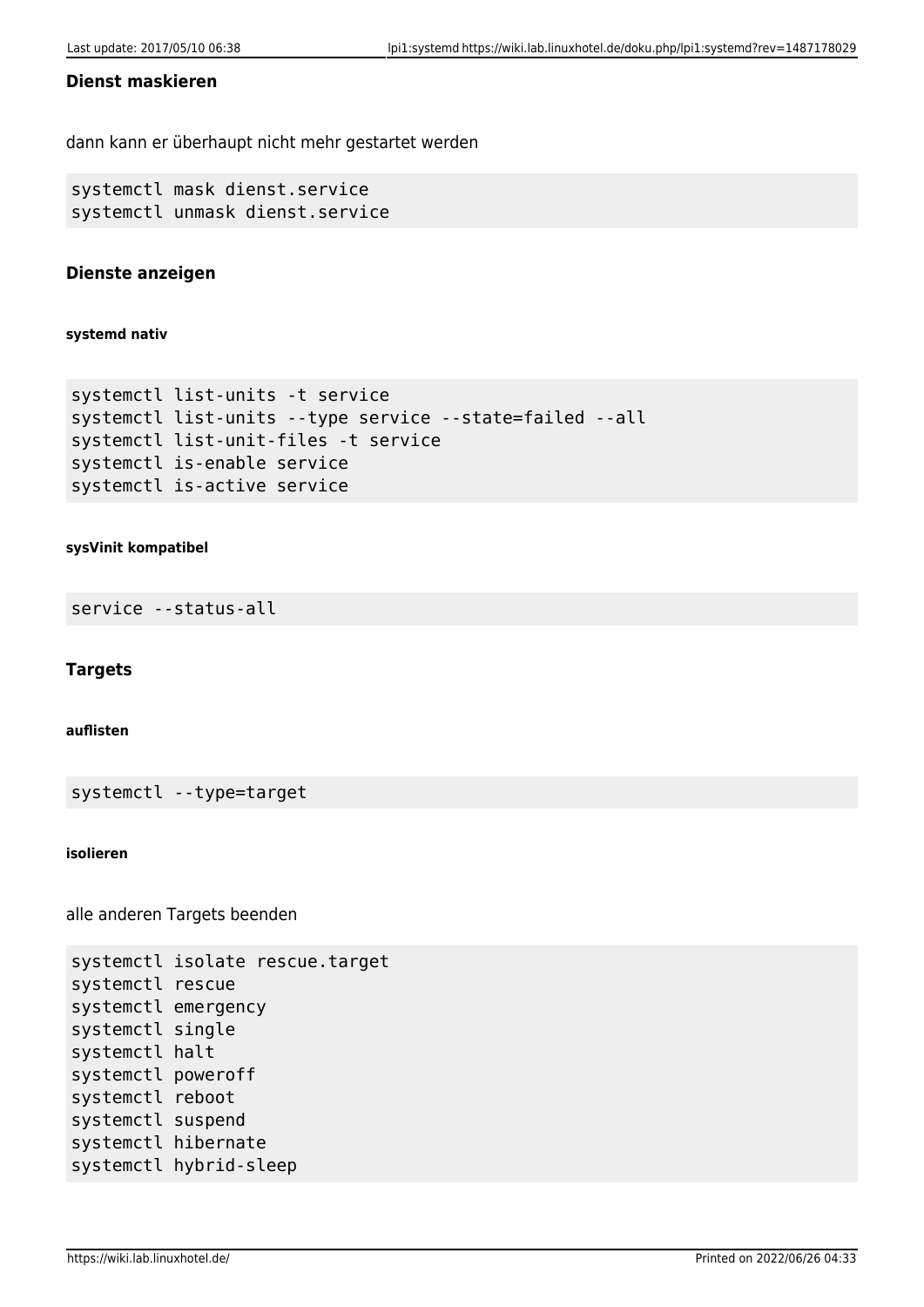cp -a /lib/systemd/system/dienst.service /etc/systemd/system/ vim /etc/systemd/system/dienst.service

Änderungen anzeigen:

systemd-delta

Änderungen aktivieren:

systemctl daemon-reload

Dienst neu starten:

systemctl restart dienst

## **Journald**

• [journald](https://wiki.lab.linuxhotel.de/doku.php/lpi1:journald)

## **Logind**

systemd version 230: Now you can no longer expect a long running background processes to continue after logging out. I believe this breaks the expecations of many users. For example, you can no longer start a [screen](https://wiki.lab.linuxhotel.de/doku.php/lpi1:screen) or [tmux](https://wiki.lab.linuxhotel.de/doku.php/lpi1:tmux) session, log out, and expect to come back to it. compiling systemd with –without-kill-user-processes or by setting

[/etc/systemd/logind.conf](https://wiki.lab.linuxhotel.de/doku.php/lpi1:systemd?do=export_code&codeblock=0)

KillUserProcesses=no

## **Weitere Befehle und Subsysteme**

- [Analyse](https://wiki.lab.linuxhotel.de/doku.php/lpi1:analyse)
- [Snapshots](https://wiki.lab.linuxhotel.de/doku.php/lpi1:snapshots)
- [Systemd-Prozesse](https://wiki.lab.linuxhotel.de/doku.php/lpi1:systemd-prozesse)
- [Systemd-Resourcenkontrolle](https://wiki.lab.linuxhotel.de/doku.php/lpi1:systemd-resourcenkontrolle)

### **Powersave verhindern**

systemd-inhibit <cmd>